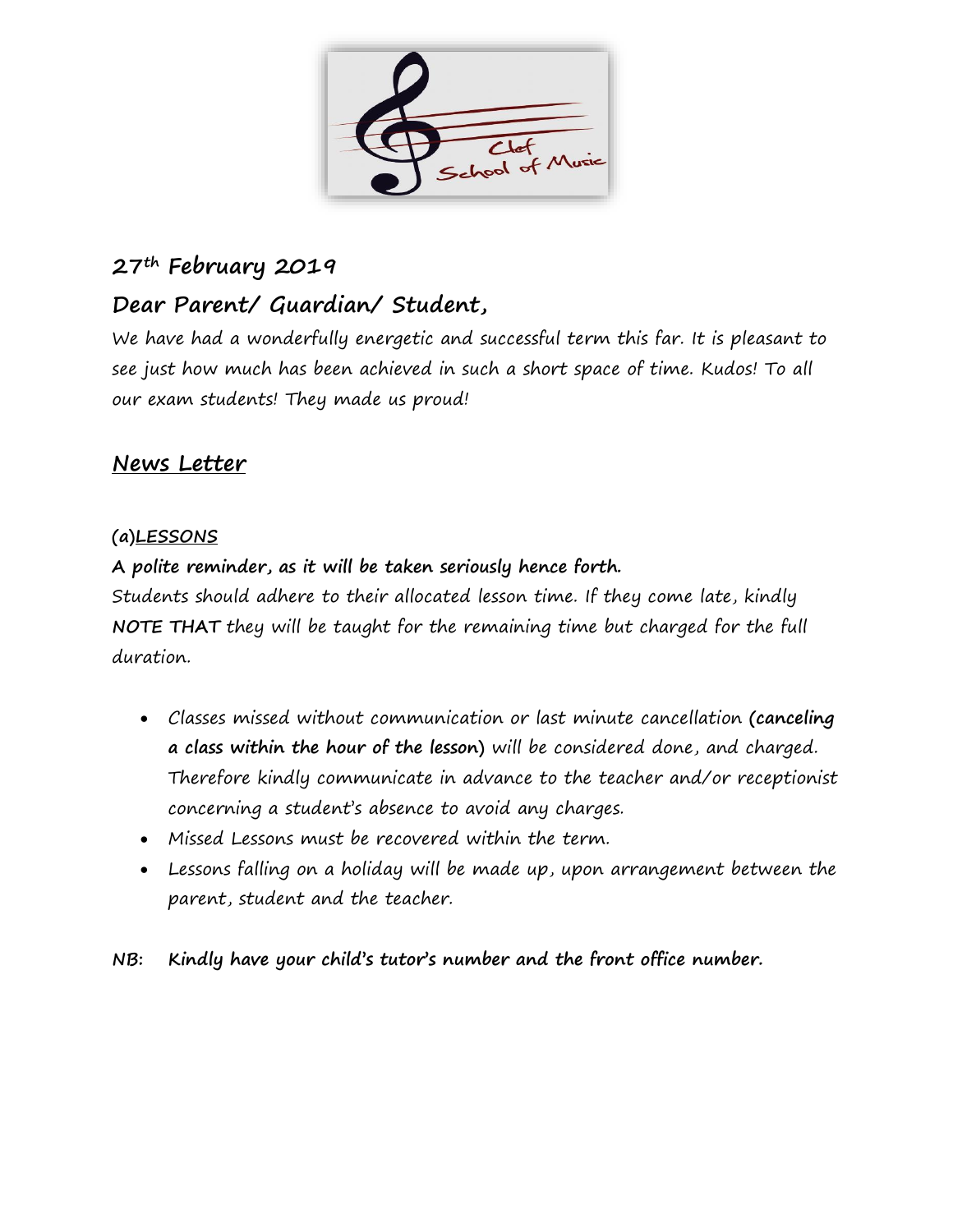#### **(b) CHANGES IN LESSON TUTORING AND APPROACH.**

We have realized that over time, most of the lessons have turned into **"exam preparation"** sessions instead of **"learning"** sessions.

When a class is transformed into an exam preparation session, the student misses out on the core curriculum targets which are **reading, writing, interpreting** and **performing** music at an **independent level**.

Classes are to be conducted in such a way that first, the student learns the skills and knowledge to be applied in the different aspects of practical. They are then expected to practice throughout the week. This will ensure a smooth transition of topics/subjects and progressive growth in their playing ability, technique and general musicianship. This way, the classes will be effective and productive. Based on the above, we would like to focus more on learning as opposed to perpetual exam preparation so as to equip our students to be more musically independent and enjoy performance.

We will seamlessly transit our students to this approach without giving them extra pressure.

## **(c) DIARIES AND PRACTICE**

An average music student takes 1 hour a week, which means they spend most of their time at home or their respective schools. Therefore a child's progress cannot be entirely pegged on the hour spent at the music school.

Practice is the number one key to progressive growth. However, how the practice is done, really counts. We must encourage our students to practice and reward their progress.

In light of this, we have decided to introduce diaries which will;

- **i. Guide the student on how and when to practice.**
- **ii. Provide a link between the teachers and the parents.**
- iii. **Ensure accountability on the child's progress.**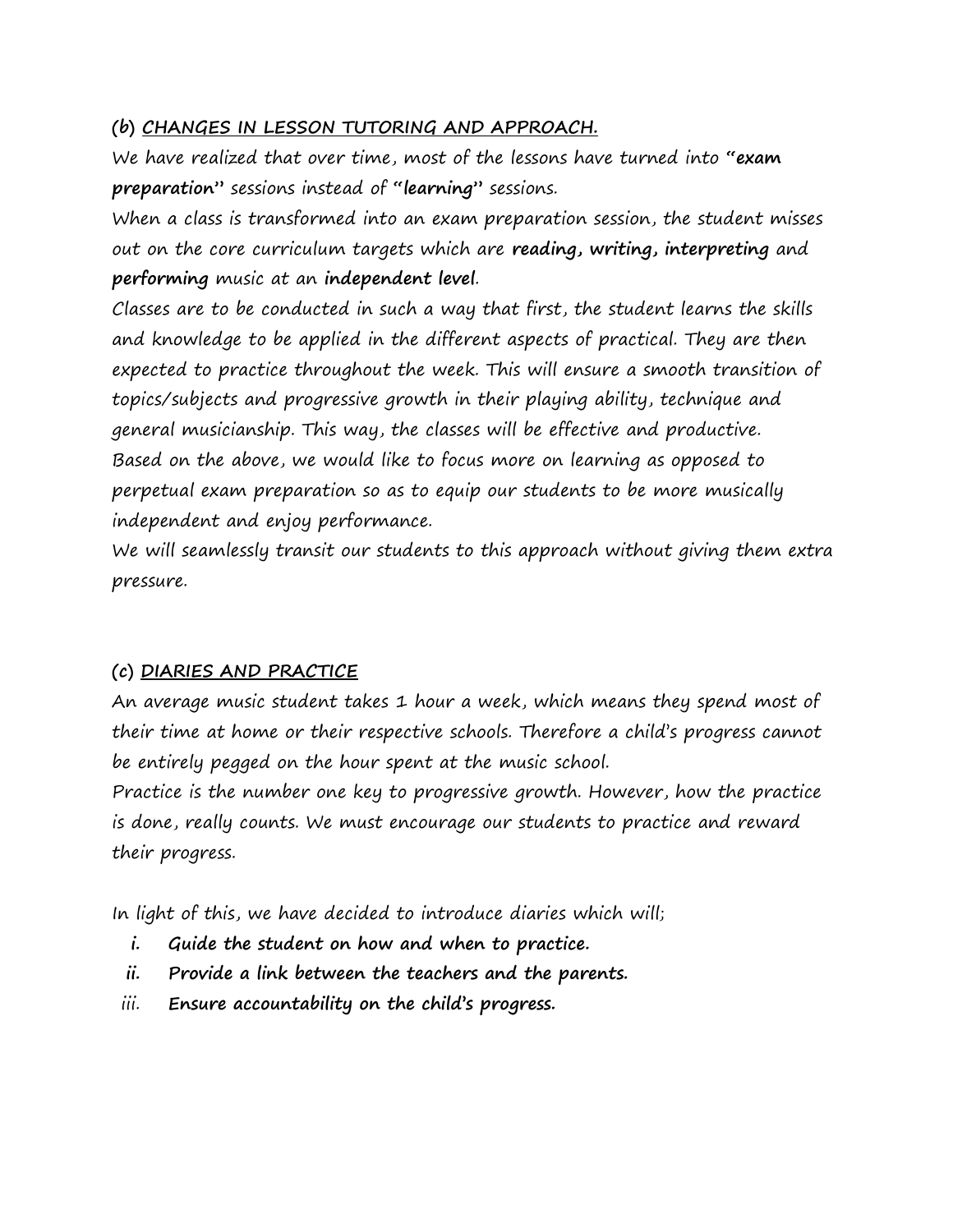**NOTE THAT:**

- These diaries will be mandatory and offered at cost of Ksh.450, to be renewed once the diary is full.
- The diary must be signed and availed in every session.

Kindly pay for the diary by the end of March, and the diaries will be issued latest, within the 2nd week of April.

## **(d) MUSIC REPORTS**

Music reports will be given at the end of this term **(April)**. Kindly speak to the respective teachers and know your child's progress.

## **(e) LESSON PAYMENT**

**Polite reminder, payments are done in advance, LATEST by the 2nd lesson of the new set of classes.**

We are discouraging cash payments hence forth. Fees are payable via:

- i. **Cheques** addressed to **Clef School of Music.**
- **ii. Bank Transfer**
- iii. **Mpesa** to **pay bill no. 309906**, with the account name/number as the student's name.

**NB:** If you choose to use mpesa, kindly forward the message to **0721-418-676 or 0725-153-123.**

## **(f) FEE INCREAMENT (New Rate)**

The lesson fee will go up effective from **1st June 2019.**

## **INDIVIDUAL CLASSES**

| <b>CATEGORY</b>     | <b>LEVEL</b>                  | <b>DURATION</b> |           |         |
|---------------------|-------------------------------|-----------------|-----------|---------|
|                     |                               | 1hr             | 45min     | 30min   |
| <b>BEGINNERS</b>    | Prep to Grade $2$   Ksh.1,900 |                 | Ksh.1,425 | Ksh.950 |
|                     | Grade 3                       | Ksh.1,900       | Ksh.1,425 | N/A     |
| <b>INTERMEDIATE</b> | Grade $4-5$                   | Ksh.2,000       | Ksh.1,500 | N/A     |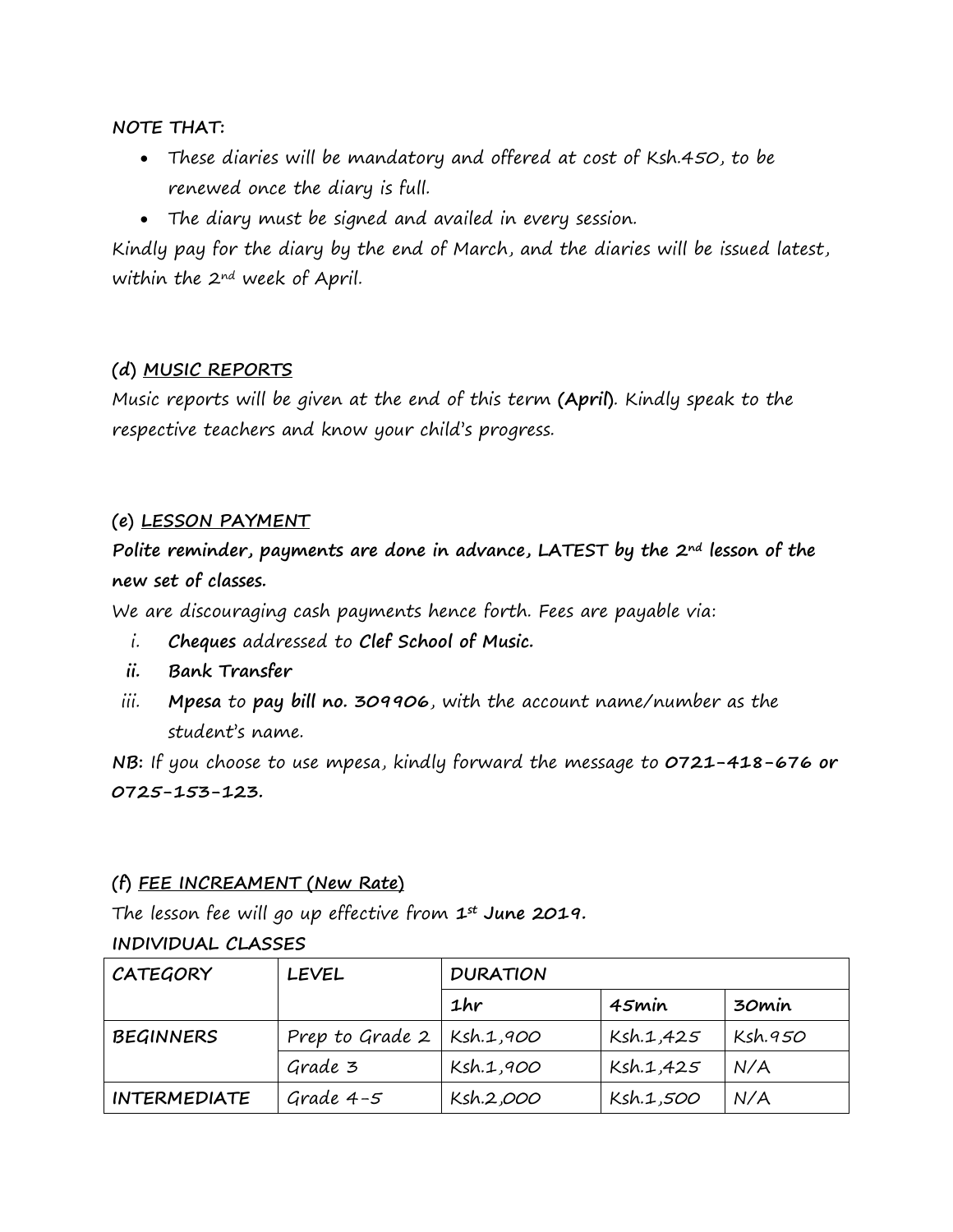| ADVANCED       | Grade 6            | Ksh.2,000  | N/A | N/A |
|----------------|--------------------|------------|-----|-----|
|                | Grade 7            | Ksh. 2,200 | N/A | N/A |
|                | Grade 8            | Ksh.2,400  | N/A | N/A |
| <b>DIPLOMA</b> | $1^{st}$ -3rd Year | Ksh.3,000  | N/A | N/A |

## **NB: The fee applies to both Practical and Theory.**

Any group classes/ lessons **(Bands, Ensembles, Choir,Theory)** will be dependent on the number of students and level.

## **(g) EXAMS**

Exams are an assessment of what the student has been learning over time.

## **(i)Exam Sections**

Exams entail 4 0r more of the below sections, which is dependent on the examination board a student chooses/prefers:

- Technical exercises **(Knowledge of Scales and arpeggios)**
- Performance **(pieces)**
- Sight reading
- Aurals
- Specialism **(improvisation)**
- Viva voce **(answering questions based on theory)**
- Discussion **(answering questions based on performance/technique)**

## **(ii)Accreditation**

**Practical**

| A.B.R.S.M    | <b>MARKS</b>    | L.C.M         | <b>MARKS</b>    |
|--------------|-----------------|---------------|-----------------|
| Distinction  | 130 – 150 marks | 1 Distinction | 85-100 marks    |
| Merit        | 120-129 marks   | Merit         | 75-84 marks     |
| Pass         | 100-119 marks   | Pass          | $65 - 74$ marks |
| Unsuccessful | O to 99 marks   | Unsuccessful  | $O-64$ marks    |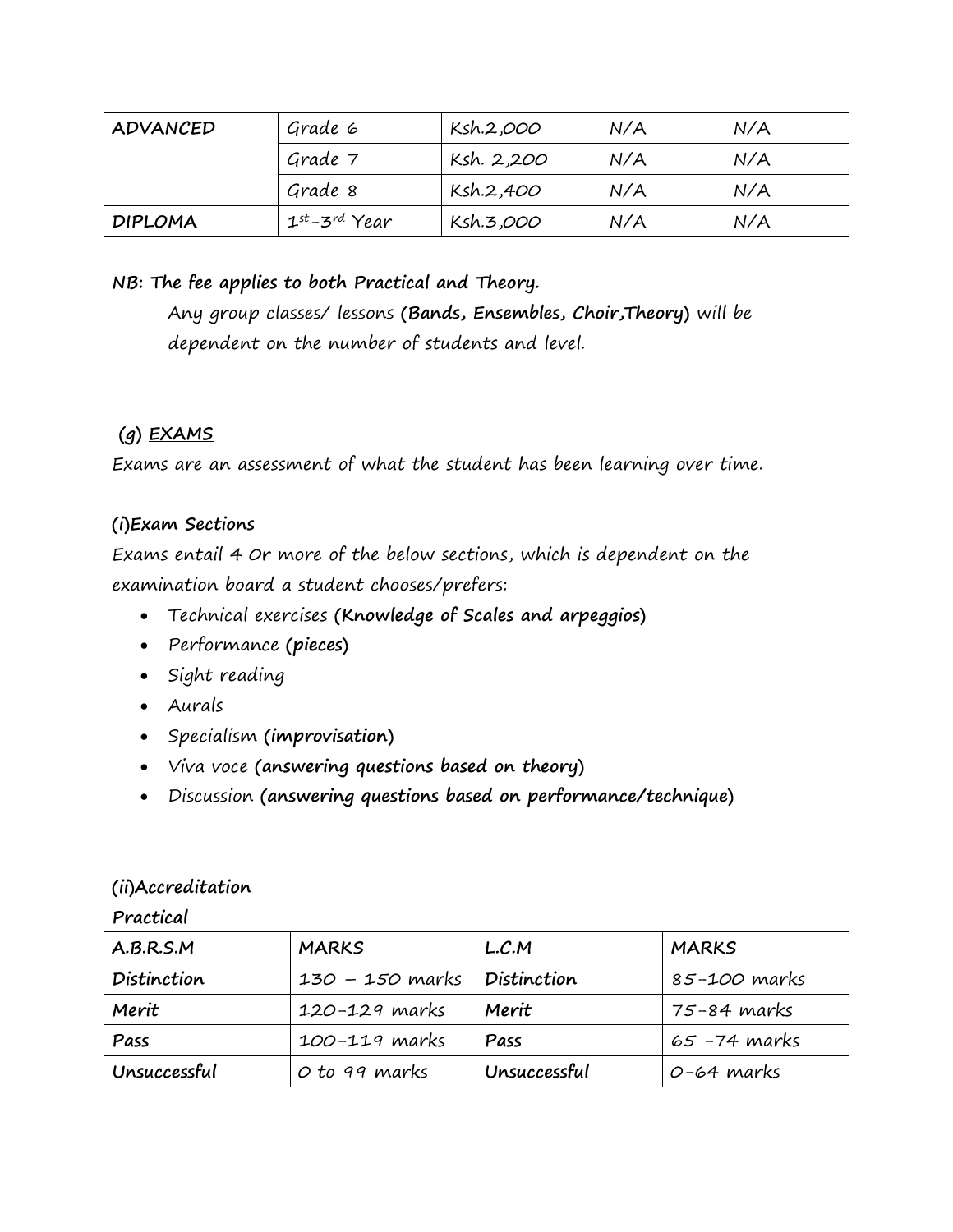**Theory**

| A.B.R.S.M    | <b>MARKS</b>  | L.C.M        | <b>MARKS</b>  |
|--------------|---------------|--------------|---------------|
| Distinction  | $90\% - 99\%$ | Distinction  | 85% - 100%    |
| Merit        | $80\% - 89\%$ | Merit        | 75% -84%      |
| Pass         | $66\% - 79\%$ | Pass         | 65% -74%      |
| Unsuccessful | 65% and below | Unsuccessful | 64% and below |

#### **(iii)Unpleasant/ Unsuccessful Results**

Some of the contributing factors of unpleasant results are;

- Skipping of grades.
- Perpetual exam entries of unprepared students.
- Exam entries based on perceived student's potential.
- Late preparation.
- Poor class attendance.
- Lack of consistent practice.
- Lack of interest in the instrument.

## **(iv) Exams Pre qualifiers**

We have introduced an exam pre-qualifier. These are elements or requirements that will determine the student's eligibility for any exam entry at any level.

- **i. A student can enter any grade, provided they have gone through the syllabus, completed it in time and grasped the content of the skipped grades.**
- **ii. A student must complete at least half of the syllabus before registration.**
- **iii. All students taking exams must sit for mock exams 1 month to/ before the final exam.**

We urge parents to trust the judgement of the teacher concerning a child's ability to sit for an exam, considering they tutor and interact with the child on the subject hence know their ability and potential. We also encourage you to allow the students to pick an instrument they are passionate about or prefer.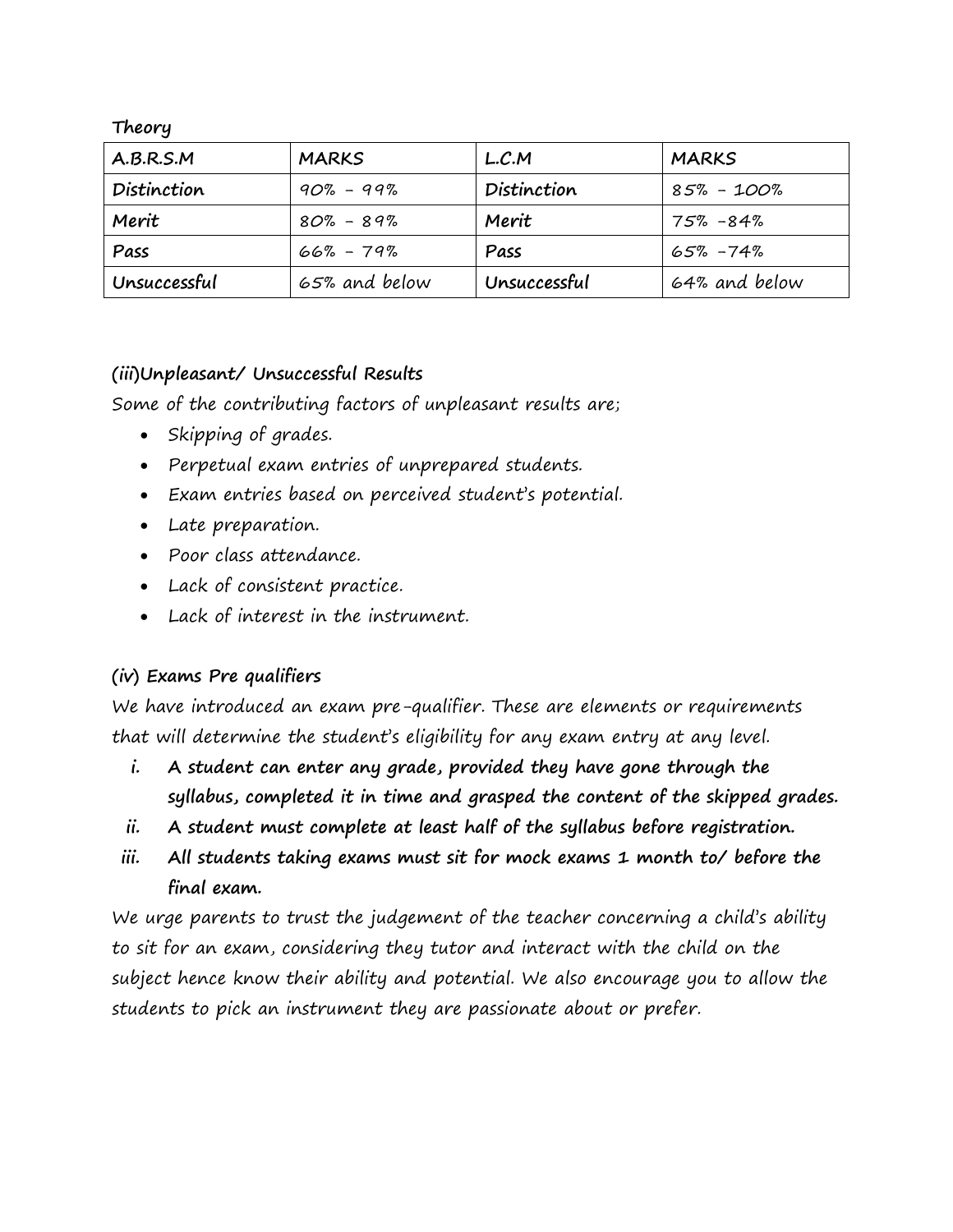**NB: Students who register for exams and are highly inconsistent in class attendance will most likely arrange for crush courses as a last minute attempt to catch up. In such a case, extra charges will be applied.**

#### **(v) Exam rates, dates and deadlines**

For exams being taken in Feb/March and May/June/ July 2019, registration is already closed. Details for the upcoming exams in October/November and January 2020 will be communicated.

#### **(vi) Accompaniment**

For students doing instruments that require piano/ guitar accompaniment **i.e. Voice, violin, wood winds and brass**, will pay an extra fee for the accompaniment during practice sessions, and on the exam day.

Accompaniment fee is subject to change based on the accompanist.

The standard fee is as follows:

| GRADE/ LEVEL                          | L.C.M & A.B.R.S.M |
|---------------------------------------|-------------------|
| BEGINNERS LEVEL (Prep test – Grade 3) | Ksh.3,500         |
| INTERMEDIATE LEVEL (Grade $4-5$ )     | Ksh. 4,500        |
| ADVANCED LEVEL (Grade 6-8)            | Ksh. 5,500        |

**NOTE:** The fee is inclusive of at least one practice session. Extra practice will be charged.

## **(h) CONCERT**

Our annual concert will be held in November this year. Details concerning the venue, time etc will be communicated by mid-September.

During the preparation period **(mainly October to the day of the concert),** our practice sessions might be intense. We request that you allow your children to come for those practices, during and/or besides their usual class sessions.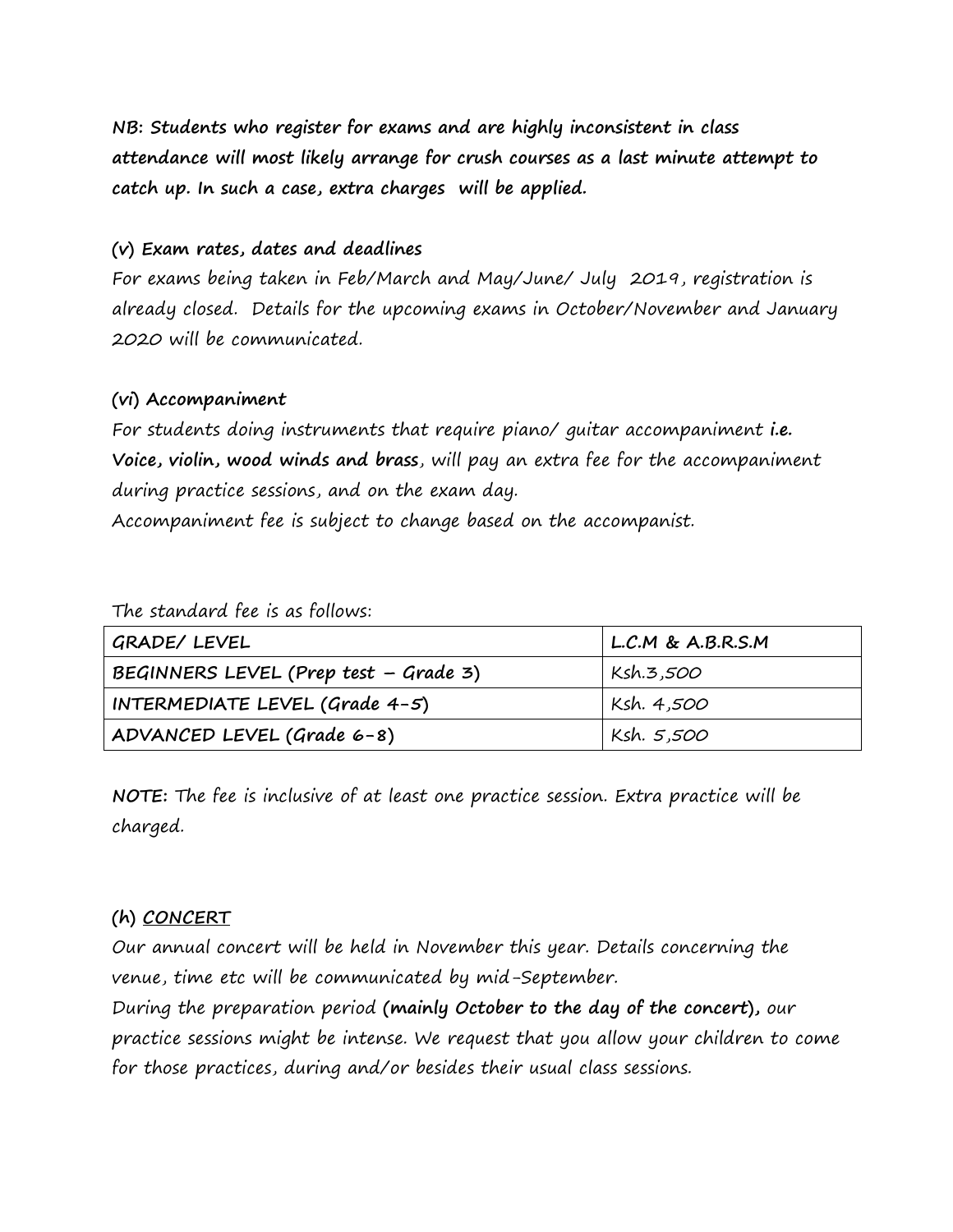All students are required to pay an annual concert fee of **ksh.2,000.** Kindly note that this fee is non-refundable. Kindly pay the fee by the end of **May 2019**. Sponsors and Donors are welcome. We are honored to say that one of the parents sponsored drinks for this year's concert.

As Clef School of Music, we truly appreciate your contribution. Thank you!

#### **Note that:**

Only students who have been practicing and have been consistent in attending their classes and band practices will perform. This is to discourage mediocrity, last minute effort and poor performance; and encourage and develop quality and excellent performances in practical musicianship that is effective and satisfactory to both the students, parents and teachers.

**NB: Please be involved, follow up and encourage your children at home.**

## **Bands and Ensembles**

We have set band and ensembles in three categories; beginners, intermediate and advanced levels. Most students if not all, based on what they have covered and playing ability will join one of the above categories.

We are using this as a platform to allow the students to interact and challenge one another even as they learn to be team players and work together in a group, as they develop their musical skills and abilities.

Currently, most students are learning or have already begun learning their parts in their individual classes. Practice schedules for combined practices will be sent to you by the end of March.

| <b>SUPERVISED</b>       | Level 1 | ksh.400-600   | A minimum of 1 hour |
|-------------------------|---------|---------------|---------------------|
| BAND PRACTISE   Level 2 |         | Per child/per |                     |
|                         | Level 3 | session       |                     |